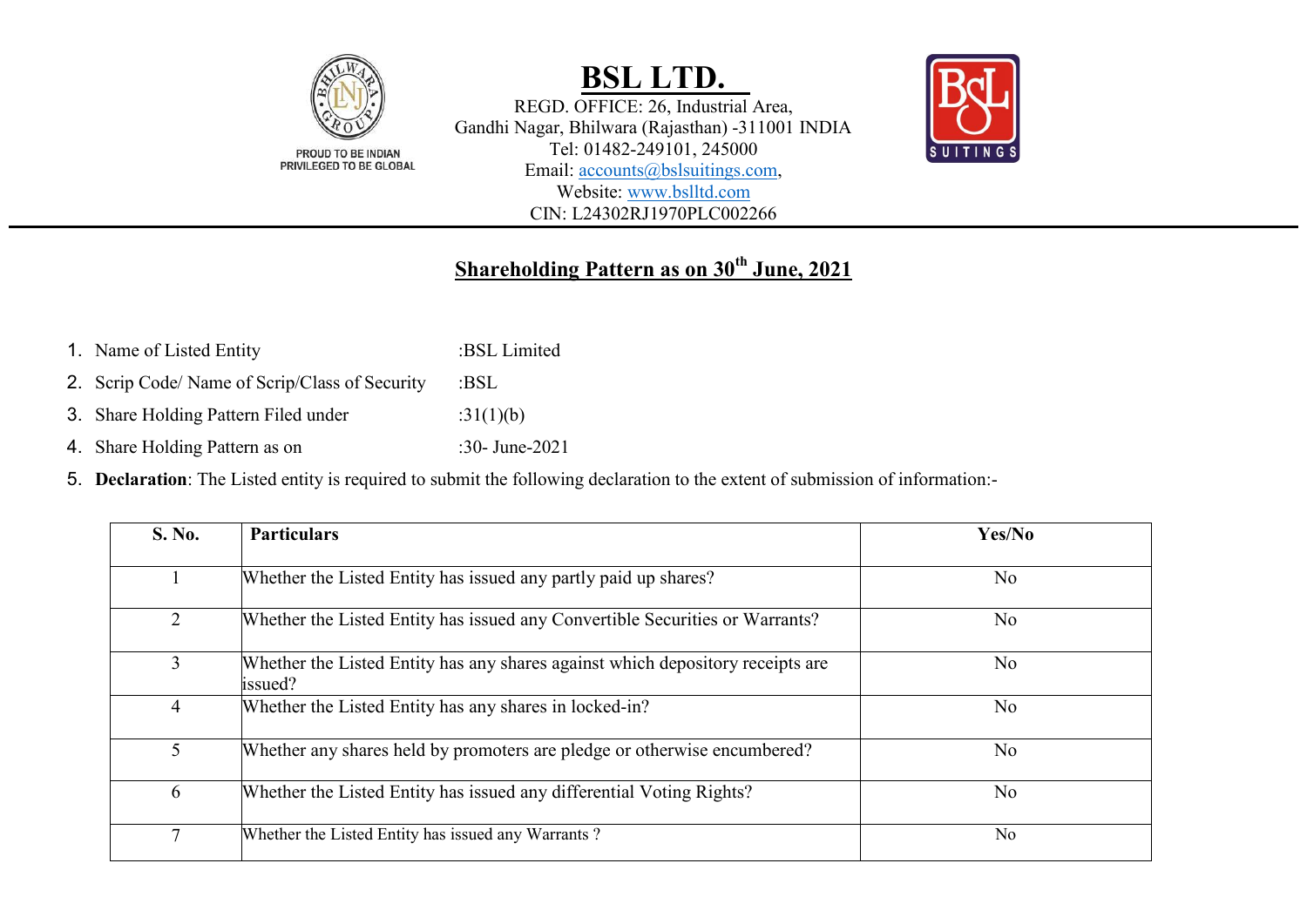

REGD. OFFICE: 26, Industrial Area, Gandhi Nagar, Bhilwara (Rajasthan) -311001 INDIA Tel: 01482-249101, 245000

Email: [accounts@bslsuitings.com,](mailto:accounts@bslsuitings.com)

Website: [www.bslltd.com](http://www.bslltd.com/)

CIN: L24302RJ1970PLC002266

| <b>IW</b><br>owner<br>the :<br>hether<br>beneficia<br>listed<br>has<br>any<br>81gn<br>11can1<br>entity | $\alpha$<br>ັບວ<br>- -- |
|--------------------------------------------------------------------------------------------------------|-------------------------|
|                                                                                                        |                         |

#### **Table I-Summary Statement Holding of Specified Securities**

| <b>Categ</b><br>ory<br>$\overline{a}$ | Category of<br>Shareholder<br>(II)       | Nos. of<br>shareh<br>olders<br>(III) | No. of<br>fully paid<br>up equity<br>shares<br>held<br>(IV) | No. of<br>Partly<br>paid-<br>up<br>equity<br>shares<br>held<br>(V) | No. of<br>shares<br>underly<br>ing<br><b>Depository</b><br><b>Receipts</b><br>(VI) | Total<br>nos.<br>shares<br>held<br>$(VII)=$<br>$(IV)+(V)+$<br>(VI) | Sharehol<br>ding as<br>a% of<br>total no.<br>of shares<br><i>(calculated)</i><br>asPerSCR<br>R,1957) |                      | $\overline{No}$ of Voting<br><b>Rights</b> | <b>Number of Voting Rights</b><br>held in each class of securities<br>(IX) | Tot<br>al                                              | No. of<br><b>Shares</b><br>Underlyi<br>ng<br>Outstanding<br>convertible<br>securities<br><i>(including)</i> | Shareholding, as<br>a% assuming<br>full conversion<br>Of convertible<br>securities(as a<br>percentage of<br>diluted share<br>$\text{capital})\n (XI)=(VII)+(X)$ | $\overline{N_0}$ .<br>(a) | Numbe<br>r of<br>Locked<br>in<br>shares<br>(XII)<br>As a<br>%of | No<br>.(a | Number<br>of Shares<br>pledged or<br>otherwise<br>encumbered<br>(XIII)<br>As a<br>%of | <b>Numbe</b><br>r of<br>equity<br>shares<br>held in<br>Demate<br>rialized<br>form |
|---------------------------------------|------------------------------------------|--------------------------------------|-------------------------------------------------------------|--------------------------------------------------------------------|------------------------------------------------------------------------------------|--------------------------------------------------------------------|------------------------------------------------------------------------------------------------------|----------------------|--------------------------------------------|----------------------------------------------------------------------------|--------------------------------------------------------|-------------------------------------------------------------------------------------------------------------|-----------------------------------------------------------------------------------------------------------------------------------------------------------------|---------------------------|-----------------------------------------------------------------|-----------|---------------------------------------------------------------------------------------|-----------------------------------------------------------------------------------|
|                                       |                                          |                                      |                                                             |                                                                    |                                                                                    |                                                                    | (VIII)<br>As a% of<br>$(A+B+C2)$                                                                     | <b>Class</b><br>eg:X | <b>Clas</b><br>s<br>eg:y                   | <b>Total</b>                                                               | as<br>%of<br>$(A+)$<br>$\dot{\mathbf{B}} + \mathbf{C}$ | Warrants)<br>(X)                                                                                            | As $a\%$ of<br>$(A+B+C2)$                                                                                                                                       |                           | total<br><b>Shar</b><br>es<br>held(<br>b)                       |           | total<br><b>Share</b><br>held(<br>b)                                                  | (XIV)                                                                             |
| A                                     | Promoter &<br><b>Promoter Group</b>      | <b>19</b>                            | 5809072                                                     |                                                                    |                                                                                    | 5809072                                                            | 56.44                                                                                                | 5809072              |                                            | 5809072                                                                    | 56.44                                                  |                                                                                                             | 56.44                                                                                                                                                           |                           |                                                                 |           |                                                                                       | 5809072                                                                           |
| B                                     | Public                                   | 11551                                | 4483096                                                     |                                                                    |                                                                                    | 4483096                                                            | 43.56                                                                                                | 4483096              |                                            | 4483096                                                                    | 43.56                                                  |                                                                                                             | 43.56                                                                                                                                                           |                           | 0.00                                                            |           |                                                                                       | 4039497                                                                           |
| $\overline{\mathbf{C}}$               | <b>Non Promoter-</b><br>Non Public       |                                      |                                                             |                                                                    |                                                                                    |                                                                    |                                                                                                      |                      |                                            |                                                                            |                                                        |                                                                                                             |                                                                                                                                                                 |                           |                                                                 |           |                                                                                       |                                                                                   |
| C1                                    | Shares underlying0<br><b>DRs</b>         |                                      |                                                             |                                                                    |                                                                                    |                                                                    |                                                                                                      |                      |                                            |                                                                            |                                                        |                                                                                                             |                                                                                                                                                                 |                           |                                                                 |           |                                                                                       |                                                                                   |
| C2                                    | Shares held by<br><b>Employee Trusts</b> |                                      |                                                             |                                                                    |                                                                                    |                                                                    |                                                                                                      |                      |                                            |                                                                            |                                                        |                                                                                                             |                                                                                                                                                                 |                           |                                                                 |           |                                                                                       |                                                                                   |
|                                       | Total                                    | 11570                                | 10292168                                                    |                                                                    |                                                                                    | 10292168                                                           | 100.00                                                                                               | 10292168 0           |                                            | 10292168 100.00                                                            |                                                        |                                                                                                             | 100.00                                                                                                                                                          |                           | $0.00\,$                                                        |           | 0.00                                                                                  | 9848569                                                                           |

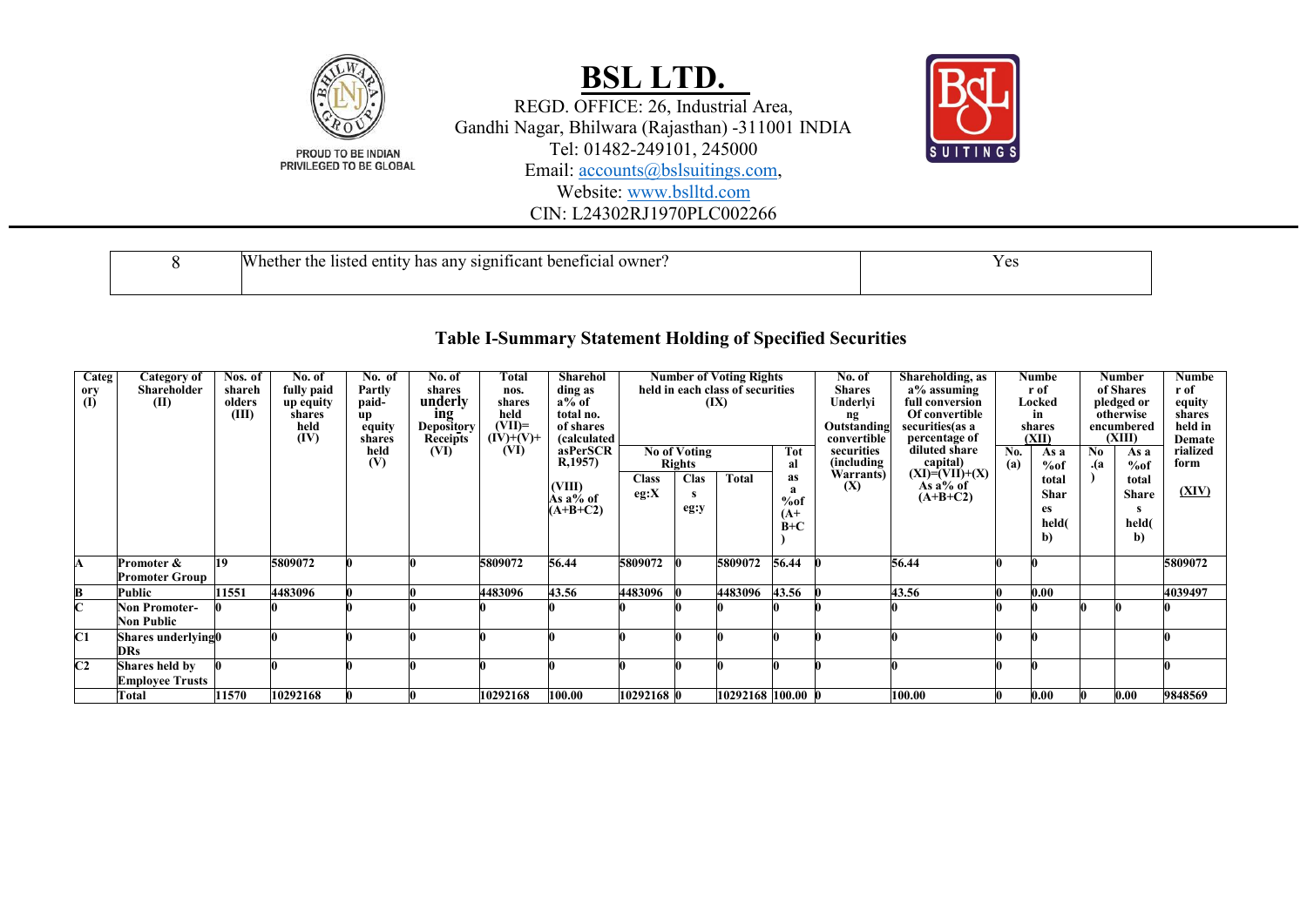

REGD. OFFICE: 26, Industrial Area, Gandhi Nagar, Bhilwara (Rajasthan) -311001 INDIA Tel: 01482-249101, 245000

Email: [accounts@bslsuitings.com,](mailto:accounts@bslsuitings.com)

Website: [www.bslltd.com](http://www.bslltd.com/)

CIN: L24302RJ1970PLC002266



#### **Table II- Statement showing Shareholding Pattern of the Promoter and Promoter Group**

| Categ<br>ory<br>$\overline{(\mathbf{0})}$ | <b>Category</b> and<br>Name of<br><b>Shareholder</b><br>(II) | Nos. of<br>shareh<br>olders<br>(III) | No. of<br>fully<br>paid up<br>equity<br>shares<br>held<br>(IV) | No. of<br>Partly<br>paid-up<br>equity<br>shares<br>held<br>(V) | No. of<br>shares<br>underly<br>ing<br>Depository<br>Receipts<br>(VI) <sup>-</sup> | <b>Total</b><br>nos<br>.shares<br>held<br>$(VII)=$<br>$(\dot{IV})+(V)+$<br>(VI) | Shareho<br>Iding as<br>$a\%$ of<br>total no.<br>of<br>shares<br><i>(calculate)</i><br>dasPerSC |                                                  |                   | <b>Number of Voting Rights held</b><br>in each class of securities<br>(IX) |                                                                                     | No. of<br><b>Shares</b><br>Underlying<br>Outstanding<br>convertible<br>securities<br>(including<br>Warrants) | Shareholdin<br>$g$ , as $a\%$<br>assuming<br>full<br>conversion<br><b>Of</b><br>convertible<br>securities(as a  |                       | <b>Number</b><br>of<br>Locked<br>in shares<br>(XII)      |                     | <b>Number</b><br>of<br><b>Shares</b><br>pledged<br>0r<br>otherwise<br>encumbered<br>(XIII) | <b>Numb</b><br>er of<br>equity<br>shares<br>held<br>in<br>Demat<br>erialize |
|-------------------------------------------|--------------------------------------------------------------|--------------------------------------|----------------------------------------------------------------|----------------------------------------------------------------|-----------------------------------------------------------------------------------|---------------------------------------------------------------------------------|------------------------------------------------------------------------------------------------|--------------------------------------------------|-------------------|----------------------------------------------------------------------------|-------------------------------------------------------------------------------------|--------------------------------------------------------------------------------------------------------------|-----------------------------------------------------------------------------------------------------------------|-----------------------|----------------------------------------------------------|---------------------|--------------------------------------------------------------------------------------------|-----------------------------------------------------------------------------|
|                                           |                                                              |                                      |                                                                |                                                                |                                                                                   |                                                                                 | RR,1957)<br>(VIII)<br>Às a% of<br>$(A+B+C2)$                                                   | <b>No. of Voting Rights</b><br>$\frac{Class}{X}$ | <b>Clas</b><br>sY | <b>Total</b>                                                               | Tot<br>al as<br>$a\%$<br>of<br><b>Tot</b><br>al<br>Voti<br>$\frac{ng}{right}$<br>ts | (X)                                                                                                          | percentage of<br>diluted share<br>capital)<br>$(XI)=(VII)+(VII)$<br>$\angle X$ ) $\angle A$ s a% of<br>$A+B+C2$ | N <sub>0</sub><br>(a) | As a<br>%of<br>total<br><b>Shar</b><br>es<br>held(<br>b) | N.<br>$\bf{0}$<br>a | As a<br>%of<br>total<br>shar<br>es<br>held(<br>$\mathbf{b}$                                | d form<br>(XIV)                                                             |
|                                           | Indian                                                       |                                      |                                                                |                                                                |                                                                                   |                                                                                 |                                                                                                |                                                  |                   |                                                                            |                                                                                     |                                                                                                              |                                                                                                                 |                       |                                                          |                     |                                                                                            |                                                                             |
| a                                         | Individuals/Hindu                                            |                                      | 3625762                                                        |                                                                |                                                                                   | 3625762                                                                         | 35.23                                                                                          | 3625762 0                                        |                   | 3625762 35.23                                                              |                                                                                     |                                                                                                              | 35.23                                                                                                           |                       |                                                          |                     |                                                                                            | 3625762                                                                     |
|                                           | undivided Family                                             |                                      |                                                                |                                                                |                                                                                   |                                                                                 |                                                                                                |                                                  |                   |                                                                            |                                                                                     |                                                                                                              |                                                                                                                 |                       |                                                          |                     |                                                                                            |                                                                             |
|                                           | <b>ARUN KUMAR</b><br><b>CHURIWAL</b>                         |                                      | 1025716                                                        |                                                                |                                                                                   | 1025716                                                                         | 9.97                                                                                           | 1025716 0                                        |                   | 1025716 9.97                                                               |                                                                                     | 0                                                                                                            | 9.97                                                                                                            |                       |                                                          |                     |                                                                                            | 1025716                                                                     |
|                                           | <b>ARUN KUMAR</b><br><b>CHURIWAL HUF</b>                     |                                      | 51200                                                          |                                                                |                                                                                   | 51200                                                                           | .50                                                                                            | 51200                                            |                   | 51200                                                                      | $\overline{.5}$                                                                     |                                                                                                              | $\overline{.5}$                                                                                                 |                       |                                                          |                     |                                                                                            | 51200                                                                       |
|                                           | <b>LAKSHMI NIWAS</b><br><b>JHUNJHUNWALA</b>                  |                                      |                                                                |                                                                |                                                                                   |                                                                                 |                                                                                                |                                                  |                   |                                                                            |                                                                                     |                                                                                                              |                                                                                                                 |                       |                                                          |                     |                                                                                            |                                                                             |
|                                           | <b>LAKSHMI NIWAS</b><br><b>JHUNJHUNWALA HUF</b>              |                                      |                                                                |                                                                |                                                                                   | 27405                                                                           | .27                                                                                            | 27405                                            |                   | 27405                                                                      | .27                                                                                 |                                                                                                              | .27                                                                                                             |                       |                                                          |                     |                                                                                            | 27405                                                                       |
|                                           | <b>NIVEDAN CHURIWAL</b>                                      |                                      | 661071                                                         |                                                                |                                                                                   | 661071                                                                          | 6.42                                                                                           | 661071                                           |                   | 661071                                                                     | 6.42                                                                                |                                                                                                              | 6.42                                                                                                            |                       |                                                          |                     |                                                                                            | 661071                                                                      |
|                                           | <b>RAVI JHUNJHUNWALA</b>                                     |                                      | 157270                                                         |                                                                |                                                                                   | 157270                                                                          | 1.53                                                                                           | 157270                                           |                   | 157270                                                                     | 1.53                                                                                |                                                                                                              | 1.53                                                                                                            |                       |                                                          |                     |                                                                                            | 157270                                                                      |
|                                           | <b>SHUBHA CHURIWAL</b>                                       |                                      | 625450                                                         |                                                                |                                                                                   | 625450                                                                          | 6.08                                                                                           | 625450                                           |                   | 625450                                                                     | 6.08                                                                                |                                                                                                              | 6.08                                                                                                            |                       |                                                          |                     |                                                                                            | 625450                                                                      |
|                                           | <b>SUDHA CHURIWAL</b>                                        |                                      | 1105055                                                        |                                                                |                                                                                   | 1105055                                                                         | 10.74                                                                                          | 1105055                                          |                   | 1105055 10.74                                                              |                                                                                     | n                                                                                                            | 10.74                                                                                                           |                       |                                                          |                     |                                                                                            | 1105055                                                                     |
|                                           | <b>SUSHILA DEVI</b><br><b>CHOKHANI</b>                       |                                      |                                                                |                                                                |                                                                                   |                                                                                 |                                                                                                |                                                  |                   |                                                                            |                                                                                     |                                                                                                              |                                                                                                                 |                       |                                                          |                     |                                                                                            |                                                                             |
| b                                         | Central<br><b>Government/ State</b><br>Government(s)         |                                      |                                                                |                                                                |                                                                                   |                                                                                 |                                                                                                |                                                  |                   |                                                                            |                                                                                     |                                                                                                              |                                                                                                                 |                       |                                                          |                     |                                                                                            |                                                                             |
| $\mathbf c$                               | Financial<br><b>Institutions/Banks</b>                       |                                      |                                                                |                                                                |                                                                                   |                                                                                 |                                                                                                |                                                  |                   |                                                                            |                                                                                     |                                                                                                              |                                                                                                                 |                       |                                                          |                     |                                                                                            |                                                                             |
| d                                         | Any Other (specify) 10                                       |                                      | 1896310                                                        |                                                                |                                                                                   | 1896310                                                                         | 18.42                                                                                          | 1896310 0                                        |                   | 1896310 18.42                                                              |                                                                                     | $\bf{0}$                                                                                                     | 18.42                                                                                                           | n.                    |                                                          |                     |                                                                                            | 1896310                                                                     |
|                                           |                                                              |                                      |                                                                |                                                                |                                                                                   |                                                                                 |                                                                                                |                                                  |                   |                                                                            |                                                                                     |                                                                                                              |                                                                                                                 |                       |                                                          |                     |                                                                                            |                                                                             |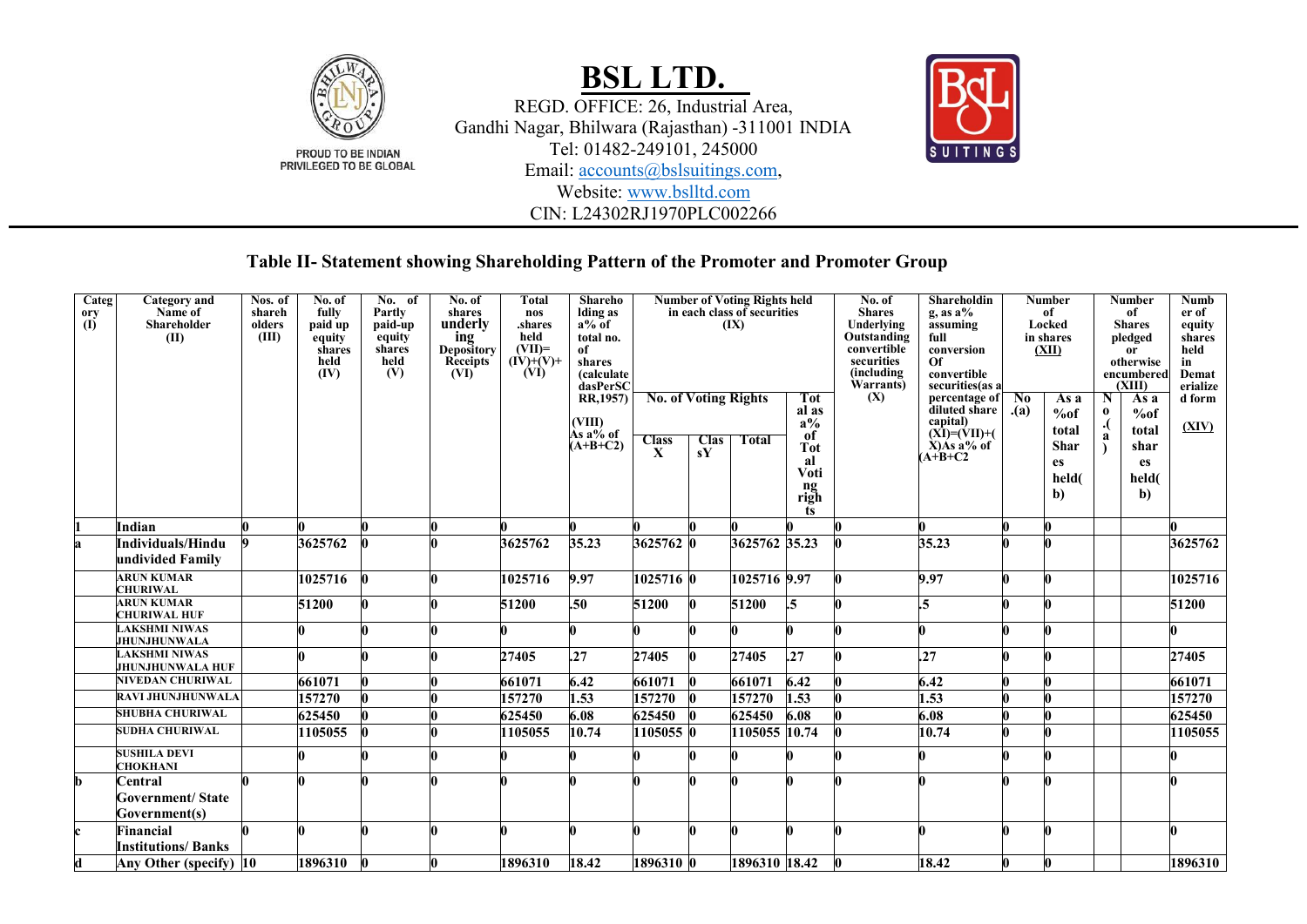

REGD. OFFICE: 26, Industrial Area, Gandhi Nagar, Bhilwara (Rajasthan) -311001 INDIA Tel: 01482 -249101, 245000



Email: [accounts@bslsuitings.com,](mailto:accounts@bslsuitings.com)

Website: [www.bslltd.com](http://www.bslltd.com/)

CIN: L24302RJ1970PLC002266

|                | <b>BODIES</b><br><b>CORPORATE</b>                                                  | 10 <sup>10</sup> | 1896310 | l0 | l0. | 1896310 | 18.42             | 1896310 0 |              | 1896310 18.42 |      | $\bf{0}$ | 18.42            | $\mathbf{0}$ |      | 1896310 |
|----------------|------------------------------------------------------------------------------------|------------------|---------|----|-----|---------|-------------------|-----------|--------------|---------------|------|----------|------------------|--------------|------|---------|
|                | <b>BHARAT</b><br><b>INVESTMENTS</b><br><b>GROWTH LTD</b>                           |                  | 257500  |    |     | 257500  | 2.5               | 257500 0  |              | 257500 2.5    |      | n        | 2.5              |              |      | 257500  |
|                | <b>GILTEDGED</b><br><b>INDUSTRIAL</b><br><b>SECURITIES</b><br><b>LIMITED</b>       |                  |         |    |     |         | 0.00              |           | 0            |               | 0.00 |          | 0.00             |              |      |         |
|                | <b>INVESTORS INDIA</b><br><b>LTD</b>                                               |                  | 190703  |    |     | 190703  | $\overline{1.92}$ | 190703    | $\mathbf{0}$ | 190703        | 1.92 |          | 1.92             |              |      | 190703  |
|                | <b>MANDAPM VIKAS</b><br>PRIVATE LIMITED                                            |                  | 23975   |    |     | 23975   | .23               | 23975     | $\mathbf{0}$ | 23975         | .23  | n        | $\overline{.23}$ |              |      | 23975   |
|                | <b>CHURIWALA</b><br><b>PROPERTIES AND</b><br><b>INVESTMENTS PVT.</b><br>LTD.       |                  | 239092  |    |     | 239092  | 2.32              | 239092    | $\mathbf{0}$ | 239092 2.32   |      |          | 2.32             |              |      | 239092  |
|                | <b>SHASHI</b><br><b>COMMERCIAL CO.</b><br>LTD.                                     |                  | 118600  |    |     | 118600  | $\overline{1.15}$ | 118600    | $\bf{0}$     | 118600        | 1.15 |          | 1.15             |              |      | 118600  |
|                | PRC NIYOJAN PVT.<br>LTD.                                                           |                  | 131634  |    |     | 131634  | 1.28              | 131634    | $\bf{0}$     | 131634        | 1.28 | O.       | 1.28             |              |      | 131634  |
|                | <b>MANDAWA</b><br><b>NIYOJAN PVT. LTD.</b>                                         |                  | 143419  |    |     | 143419  | 1.39              | 143419    | $\bf{0}$     | 143419        | 1.39 |          | 1.39             |              |      | 143419  |
|                | <b>RSWM LIMITED</b>                                                                |                  | 31396   |    |     | 31396   | .31               | 31396     | 0            | 31396         | .31  |          | $\overline{.31}$ |              |      | 31396   |
|                | <b>INDIA TEXFAB</b><br><b>MARKETING LTD</b>                                        |                  | 62217   |    |     | 62217   | .6                | 62217     | $\mathbf{0}$ | 62217         | .6   |          | 6.               |              |      | 62217   |
|                | <b>AKUNTH TEXTILE</b><br><b>PROCESSORES</b><br>PRIVATE LTD                         |                  | 697774  |    |     | 697774  | 6.78              | 697774    | $\mathbf{0}$ | 697774 6.78   |      |          | 6.78             |              | 0.00 | 697774  |
|                | Sub-Total $(A)(1)$                                                                 | 19               | 5522072 |    |     | 5522072 | 53.65             | 5522072 0 |              | 5522072 53.65 |      |          | 53.65            |              | Λ.   | 5522072 |
| $\overline{c}$ | Foreign                                                                            |                  |         |    |     |         |                   |           |              |               |      |          |                  |              |      |         |
| a              | <b>Individuals (Non-</b><br><b>Resident</b><br>Individuals/Foreign<br>Individuals) |                  |         |    |     |         |                   |           |              |               |      |          |                  |              |      |         |
| h              | Government                                                                         |                  |         |    |     |         |                   |           | U            |               |      |          |                  |              |      |         |
|                | <b>Institutions</b>                                                                |                  |         |    |     |         |                   |           |              |               |      |          |                  |              |      |         |
| d              | <b>Foreign Portfolio</b><br>Investor                                               |                  |         |    |     |         |                   |           |              |               |      |          |                  |              |      |         |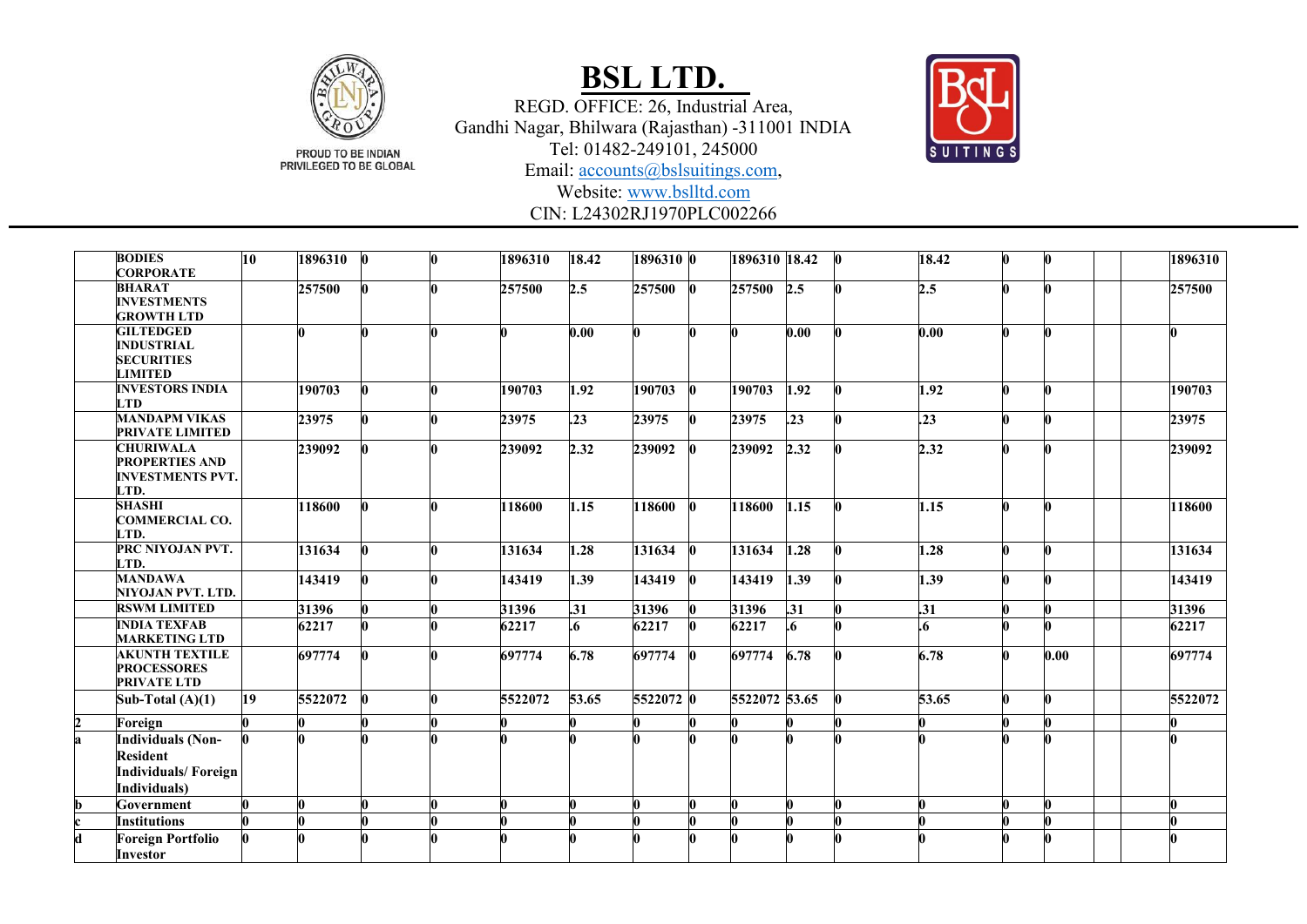

REGD. OFFICE: 26, Industrial Area, Gandhi Nagar, Bhilwara (Rajasthan) -311001 INDIA Tel: 01482-249101, 245000



Email: [accounts@bslsuitings.com,](mailto:accounts@bslsuitings.com)

Website: [www.bslltd.com](http://www.bslltd.com/)

CIN: L24302RJ1970PLC002266

| Any Other (specify) 3                                                                    | 287000  |  | 287000  | 2.79  | 287000    | 287000 2.79   |      | 2.79       |  |  | 287000  |
|------------------------------------------------------------------------------------------|---------|--|---------|-------|-----------|---------------|------|------------|--|--|---------|
| <b>BODIES</b><br><b>CORPORATE</b>                                                        | 287000  |  | 287000  | 2.79  | 287000    | 287000        | 2.79 | 2.79       |  |  | 287000  |
| <b>MICROBASE</b><br>LIMITED                                                              | 70700   |  | 70700   | .69   | 70700     | 70700         | .69  | .69        |  |  | 70700   |
| <b>MICROLIGHT</b><br><b>INVESTMENTS LTD.</b>                                             | 96000   |  | 96000   | .93   | 96000     | 96000         | .93  | <b>193</b> |  |  | 96000   |
| <b>CORNHILL</b><br><b>INVESTMENTS</b><br><b>LIMITED</b>                                  | 120300  |  | 120300  | 1.17  | 120300    | 120300        | 1.17 | 1.17       |  |  | 120300  |
| Sub-Total $(A)(2)$                                                                       | 287000  |  | 287000  | 2.79  | 287000    | 287000 2.79   |      | 2.79       |  |  | 287000  |
| Total Shareholding 22<br>of Promoter and<br><b>Promoter Group</b><br>$(A)=(A)(1)+(A)(2)$ | 5809072 |  | 5809072 | 56.44 | 5809072 0 | 5809072 56.44 |      | 56.44      |  |  | 5809072 |

#### **Table III- Statement showing Shareholding Pattern of the Public Shareholder**

| Categ             | Category and             | Nos. $of$ | No. of | No. of         | No. of           | Total            | Shareh           |              |                            | <b>Number of Voting Rights held</b> |             | No. of                     | Shareholdin                       |     | Numbe           |      | <b>Number</b>        | Number of               |
|-------------------|--------------------------|-----------|--------|----------------|------------------|------------------|------------------|--------------|----------------------------|-------------------------------------|-------------|----------------------------|-----------------------------------|-----|-----------------|------|----------------------|-------------------------|
| $\frac{0ry}{(I)}$ | Name of                  | shareh    | fully  | Partly         | shares           | nos.             | olding           |              |                            | in each class of securities         |             | <b>Shares</b>              | $g$ , as $a\%$                    |     | r of            |      | of Shares            | equity                  |
|                   | Shareholder              | olders    | paid   | paid-up        | underlyi         | shares           | as $a\bar{b}$    |              |                            | (IX)                                |             | Underlying                 | assuming                          |     | Locked          |      | pledged or           | shares held             |
|                   | (II)                     | (III)     | up     | equity         | ng<br>Depository | held<br>$(VII)=$ | of total         |              |                            |                                     |             | Outstanding<br>convertible | full                              |     | in              |      | otherwise            | in                      |
|                   |                          |           | equit  | shares<br>held | <b>Receipts</b>  | $(IV)+(V)$ +     | no. of<br>shares |              |                            |                                     |             | securities                 | conversion<br>Of                  |     | shares<br>(XII) |      | encumbered<br>(XIII) | Dematerializ<br>ed form |
|                   |                          |           | share  | (V)            | (VI)             | (VI)             | (calculat        |              | <b>No of Voting Rights</b> |                                     | Total       | (including)                | convertible                       | No  | As a            | No.  | As a                 |                         |
|                   |                          |           |        |                |                  |                  | edasPerS         |              |                            |                                     |             | Warrants)                  | securities(as a                   |     | $\%$            | (No  | %of                  | (XIV)                   |
|                   |                          |           | held   |                |                  |                  | <b>CRR,195</b>   |              |                            |                                     | as<br>$a\%$ | (X)                        | percentage of                     | .(a | of              |      | total                |                         |
|                   |                          |           | (IV)   |                |                  |                  | 7)               | <b>Class</b> | <b>Class</b>               | <b>Total</b>                        | of          |                            | diluted share                     |     | total           | app  | share                |                         |
|                   |                          |           |        |                |                  |                  | (VIII)           | X            |                            |                                     | Total       |                            | capital)                          |     | Shar            | lica |                      |                         |
|                   |                          |           |        |                |                  |                  | Às a% of         |              |                            |                                     | Votin       |                            |                                   |     | es              | ble  | held(                |                         |
|                   |                          |           |        |                |                  |                  | $(A+B+C2)$       |              |                            |                                     |             |                            | $(XI)=(VII)+(X)As a% of (A+B+C2)$ |     | held            |      | <b>Not</b>           |                         |
|                   |                          |           |        |                |                  |                  |                  |              |                            |                                     | rights      |                            |                                   |     | (b)             | (a)  | appli                |                         |
|                   |                          |           |        |                |                  |                  |                  |              |                            |                                     |             |                            |                                   |     |                 |      | cable                |                         |
|                   | Institutions             |           |        |                |                  |                  |                  |              |                            |                                     |             |                            |                                   |     |                 |      |                      |                         |
|                   | Mutual Funds/            |           | 450    |                |                  | 450              |                  | 450          |                            | 450                                 |             |                            |                                   |     |                 |      |                      |                         |
|                   | <b>Venture Capital</b>   |           |        |                |                  |                  |                  |              |                            |                                     |             |                            |                                   |     |                 |      |                      |                         |
|                   | Funds                    |           |        |                |                  |                  |                  |              |                            |                                     |             |                            |                                   |     |                 |      |                      |                         |
|                   | Alternate                |           |        |                |                  |                  |                  |              |                            |                                     |             |                            |                                   |     |                 |      |                      |                         |
|                   | <b>Investment Funds</b>  |           |        |                |                  |                  |                  |              |                            |                                     |             |                            |                                   |     |                 |      |                      |                         |
|                   | Foreign Venture          |           |        |                |                  |                  |                  |              |                            |                                     |             |                            |                                   |     |                 |      |                      |                         |
|                   | <b>Capital Investors</b> |           |        |                |                  |                  |                  |              |                            |                                     |             |                            |                                   |     |                 |      |                      |                         |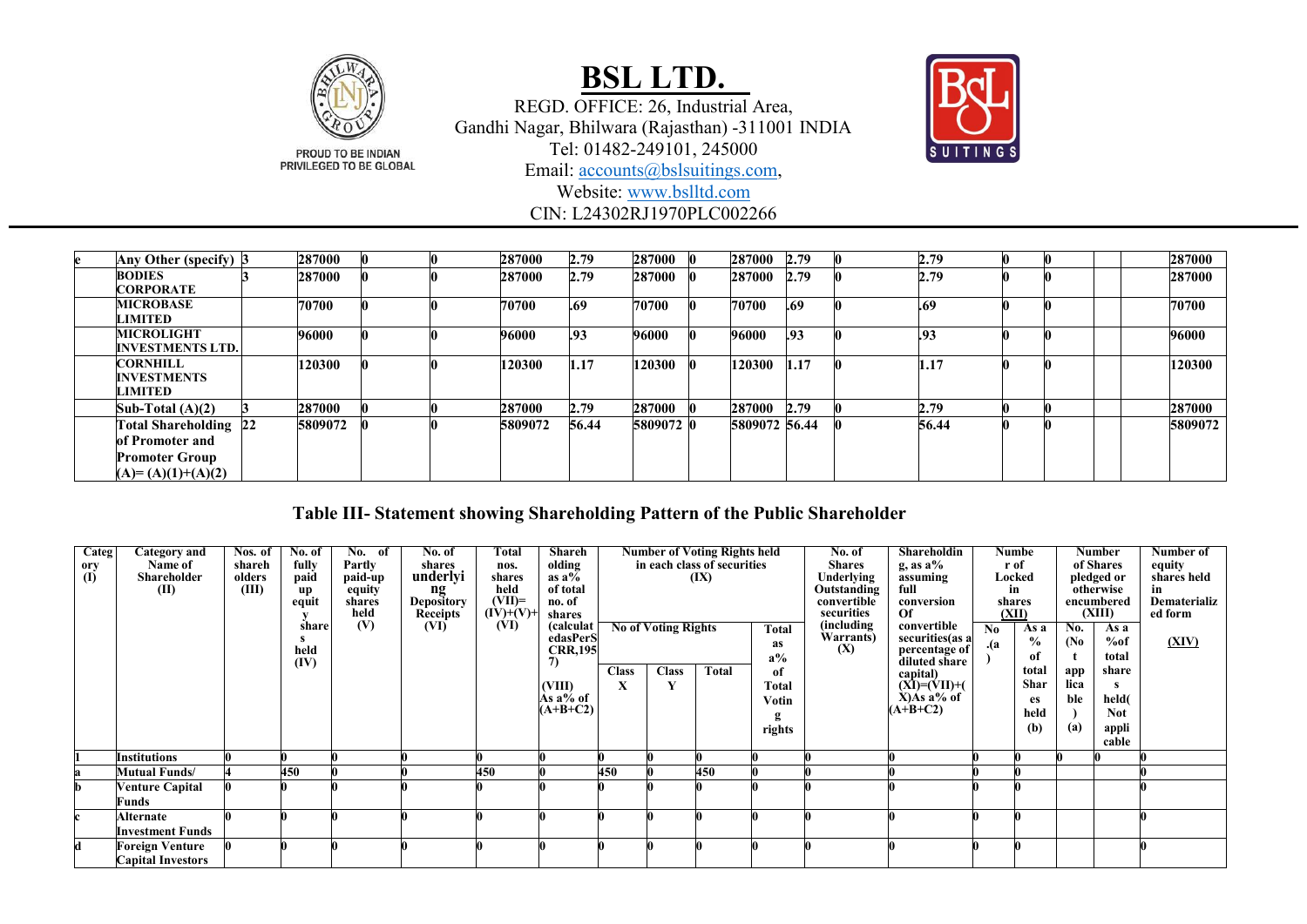

REGD. OFFICE: 26, Industrial Area, Gandhi Nagar, Bhilwara (Rajasthan) -311001 INDIA Tel: 01482 -249101, 245000



Email: [accounts@bslsuitings.com,](mailto:accounts@bslsuitings.com)

Website: [www.bslltd.com](http://www.bslltd.com/)

CIN: L24302RJ1970PLC002266

|              | <b>Foreign Portfolio</b>                        |       |           |  | 0       |                  |           |         |             |       |      |         |
|--------------|-------------------------------------------------|-------|-----------|--|---------|------------------|-----------|---------|-------------|-------|------|---------|
|              | <b>Investors</b>                                |       |           |  |         |                  |           |         |             |       |      |         |
|              | <b>Financial</b>                                |       | 32453     |  | 32453   | $\overline{.32}$ | 32453     | 32453   | 32          | .32   |      | 31695   |
|              | <b>Institutions/Banks</b>                       |       |           |  |         |                  |           |         |             |       |      |         |
|              | <b>Insurance</b>                                |       | 293235    |  | 293235  | 2.85             | 293235    | 293235  | 2.85        | 2.85  |      | 293235  |
|              | <b>Companies</b>                                |       |           |  |         |                  |           |         |             |       |      |         |
|              | <b>NATIONAL</b>                                 |       | 108000    |  | 108000  | 1.05             | 108000 0  | 108000  | 1.05        | 1.05  |      | 108000  |
|              | <b>INSURANCE</b>                                |       |           |  |         |                  |           |         |             |       |      |         |
|              | <b>COMPANY LTD</b>                              |       |           |  | 0       |                  |           |         |             |       |      |         |
|              | <b>Provident Funds/</b><br><b>Pension Funds</b> |       |           |  |         |                  |           |         |             |       |      |         |
|              |                                                 |       |           |  |         |                  |           |         |             |       |      |         |
|              | Any Other (specify) 0                           |       |           |  |         |                  |           |         |             |       |      |         |
|              | Sub-Total $(B)(1)$                              | 12    | 326138    |  | 326138  | 3.17             | 326138    | 326138  | 3.17        | 3.17  |      | 324930  |
| $\mathbf{r}$ | Central                                         |       | 58        |  | 58      |                  | 58        | 58      |             |       |      | 58      |
|              | <b>Government/State</b>                         |       |           |  |         |                  |           |         |             |       |      |         |
|              | Government(s)/                                  |       |           |  |         |                  |           |         |             |       |      |         |
|              | <b>President of India</b>                       |       |           |  |         |                  |           |         |             |       |      |         |
|              | Sub-Total $(B)(2)$                              |       | 58        |  | 58      |                  | 58        | 58      |             |       |      | 58      |
|              | <b>Non-institutions</b>                         |       |           |  |         |                  |           |         |             |       |      |         |
|              | Individuals -                                   | 11278 | 3644251 0 |  | 3644251 | 35.4             | 3644251 0 | 3644251 | 35.4        | 34.53 | 0.00 | 3231547 |
|              | <b>Individual</b>                               | 11269 | 2713388 0 |  | 2713388 | 26.36            | 2713388 0 | 2713388 | 26.36       | 26.36 | 0.00 | 2300684 |
|              | shareholders                                    |       |           |  |         |                  |           |         |             |       |      |         |
|              | holding nominal                                 |       |           |  |         |                  |           |         |             |       |      |         |
|              | share capital up to                             |       |           |  |         |                  |           |         |             |       |      |         |
|              | Rs. 2 lakhs.                                    |       |           |  |         |                  |           |         |             |       |      |         |
| ii           | Individual                                      |       | 930863    |  | 930863  | 9.04             | 930863    | 930863  | 9.04        | 9.04  | 0.00 | 930863  |
|              | shareholders                                    |       |           |  |         |                  |           |         |             |       |      |         |
|              | holding nominal                                 |       |           |  |         |                  |           |         |             |       |      |         |
|              | share capital in<br>excess of Rs. 2             |       |           |  |         |                  |           |         |             |       |      |         |
|              | lakhs.                                          |       |           |  |         |                  |           |         |             |       |      |         |
|              | <b>PRANAY S MEHTA</b>                           |       |           |  |         |                  |           |         |             |       |      |         |
|              | <b>SANGEETHA S</b>                              |       | 112914    |  | 112914  | 1.1              | 112914    | 112914  | 1.1<br>4.04 | 1.1   |      | 112914  |
|              |                                                 |       | 415923    |  | 415923  | 4.04             | 415923    | 415923  |             | 4.04  |      | 415923  |
|              | <b>MAHENDRA</b>                                 |       | 158430    |  | 158430  | 1.54             | 158430    | 158430  | 1.54        | 1.54  |      | 158430  |
|              | <b>GIRDHARILAL</b>                              |       |           |  |         |                  |           |         |             |       |      |         |
|              | <b>REKHA</b>                                    |       | 119783    |  | 119783  | 1.16             | 119783    | 119783  | 1.16        | 1.16  |      | 119783  |
|              | <b>CHOUDHARY</b>                                |       | 26165     |  | 26165   | 0.25             | 26165     | 26165   | 0.25        | 0.25  | 0.00 | 26165   |
|              | <b>NBFCs registered</b><br>with RBI             |       |           |  |         |                  |           |         |             |       |      |         |
|              |                                                 |       |           |  | 0       |                  |           |         |             |       |      |         |
| H            | <b>Employee Trusts</b>                          |       |           |  |         |                  |           |         |             |       |      |         |
|              | <b>Overseas</b>                                 |       |           |  |         |                  |           |         |             |       |      |         |
|              | <b>Depositories</b>                             |       |           |  |         |                  |           |         |             |       |      |         |
|              | (holding DRs)                                   |       |           |  |         |                  |           |         |             |       |      |         |

PROUD TO BE INDIAN<br>PRIVILEGED TO BE GLOBAL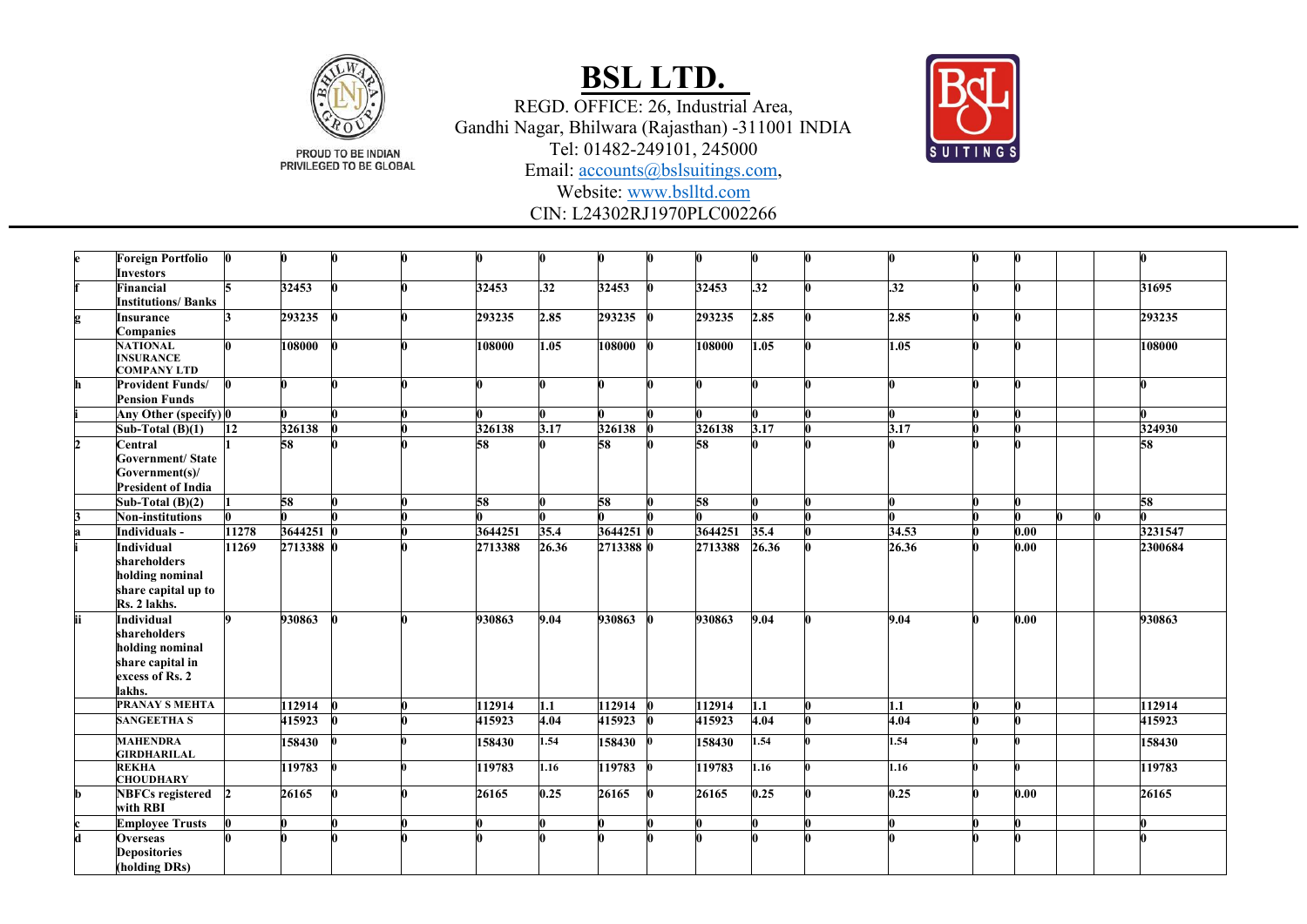

PRIVILEGED TO BE GLOBAL

## **BSL LTD.**

REGD. OFFICE: 26, Industrial Area, Gandhi Nagar, Bhilwara (Rajasthan) -311001 INDIA Tel: 01482-249101, 245000



Email: [accounts@bslsuitings.com,](mailto:accounts@bslsuitings.com)

Website: [www.bslltd.com](http://www.bslltd.com/)

CIN: L24302RJ1970PLC002266

| Any Other (specify) 258                                              |       | 486484    |  | 486484  | 4.73  | 486484    | 486484  | 4.73  | 4.73  |  | 456797  |
|----------------------------------------------------------------------|-------|-----------|--|---------|-------|-----------|---------|-------|-------|--|---------|
| <b>OTHER BODIES</b><br><b>CORPORATE</b>                              | 127   | 355568    |  | 355568  | 3.45  | 355568    | 355568  | 3.45  | 3.45  |  | 350011  |
| <b>IEPF</b>                                                          |       | 21137     |  | 21137   | 0.21  | 21137     | 21137   | 0.21  | 0.21  |  | 21137   |
| <b>NRI</b>                                                           | 130   | 109779    |  | 109779  | 1.07  | 109779    | 109779  | 1.07  | 1.07  |  | 85649   |
| Sub-Total $(B)(3)$                                                   | 11538 | 4156900 0 |  | 4156900 | 40.39 | 4156900 0 | 4156900 | 40.39 | 40.39 |  | 3714509 |
| <b>Total Public</b><br>Shareholding $(B)=$<br>$(B)(1)+(B)(2)+(B)(3)$ | 11551 | 4483096 0 |  | 4483096 | 43.56 | 4483096 0 | 4483096 | 43.56 | 43.56 |  | 4039497 |

**Table IV-Statement Showing Shareholding Pattern of the Non Promoter-Non Public Shareholder**

| Category & Name<br>Of the<br><b>Shareholders</b><br>$\mathbf{I}$                                             | No. of<br>shareh<br>older<br>(III) | No. of<br>fully<br>paid<br>up<br>equity<br>shares | Partly<br>paid-up<br>equity<br>shares<br>held<br>(V) | Nos. of<br>shares<br>underlying<br><b>Depository</b><br><b>Receipts</b><br>(VI) | Total no.<br>shares<br>held<br>$\frac{\text{(VII=}}{\text{IV+V+VI}}$ | Sharehol<br>$\mathrm{ding}\%$<br>calculate<br>das per<br>SCRR,<br>1957 |                   |                                            | Number of Voting Rights held in<br><b>Each class of securities</b><br>(IX) |                                                       | No. of<br><b>Shares</b><br>Underlying<br>Outstanding<br>convertible<br>securities | Total<br>shareholdin<br>$g$ , as a%<br>assuming<br>full<br>conversion                                   |     | Number of<br>Locked in<br>shares<br>(XII)     |                                | Number of<br><b>Shares</b><br>Pledged or<br>otherwise<br>encumbered<br>(XIII) | Number of<br>equity<br>shares held<br>demateria<br>lized form |
|--------------------------------------------------------------------------------------------------------------|------------------------------------|---------------------------------------------------|------------------------------------------------------|---------------------------------------------------------------------------------|----------------------------------------------------------------------|------------------------------------------------------------------------|-------------------|--------------------------------------------|----------------------------------------------------------------------------|-------------------------------------------------------|-----------------------------------------------------------------------------------|---------------------------------------------------------------------------------------------------------|-----|-----------------------------------------------|--------------------------------|-------------------------------------------------------------------------------|---------------------------------------------------------------|
|                                                                                                              |                                    | held<br>(IV)                                      |                                                      |                                                                                 |                                                                      | As a% of<br>$(A+B+C2$<br>(VIII)                                        | <b>Class</b><br>X | <b>No of Voting Rights</b><br><b>Class</b> | Total                                                                      | Total<br>as<br>$a\%$<br>of<br>Total<br>Votin<br>right | (including<br>Warrants)<br>(X)                                                    | $\alpha$<br>convertible<br>securities(<br>As a<br>percentage<br>of diluted<br>share<br>capital)<br>(XI) | No. | As a<br>%of<br>total<br><b>Shares</b><br>held | No.<br>(Not)<br>applic<br>able | As a<br>%of<br>total<br>shares<br>held<br>(Not)<br>applica<br>ble)            | (XIV)<br>(Not)<br>Applicable)                                 |
| Custodian/DR Holder                                                                                          |                                    |                                                   |                                                      |                                                                                 |                                                                      |                                                                        |                   |                                            |                                                                            |                                                       |                                                                                   |                                                                                                         |     |                                               |                                |                                                                               |                                                               |
| Employee Benefit Trust <sup>0</sup><br>under SEBI (Share<br>based Employee<br>Benefit) Regulations,<br>2014) |                                    |                                                   |                                                      |                                                                                 |                                                                      |                                                                        |                   |                                            |                                                                            |                                                       |                                                                                   |                                                                                                         |     |                                               |                                |                                                                               |                                                               |
| Total Non-Promoter-<br>Non Public<br>Shareholding $(C)=$<br>$(C)(1)+(C)(2)$                                  |                                    |                                                   |                                                      |                                                                                 |                                                                      |                                                                        |                   |                                            |                                                                            |                                                       |                                                                                   |                                                                                                         |     |                                               |                                |                                                                               |                                                               |